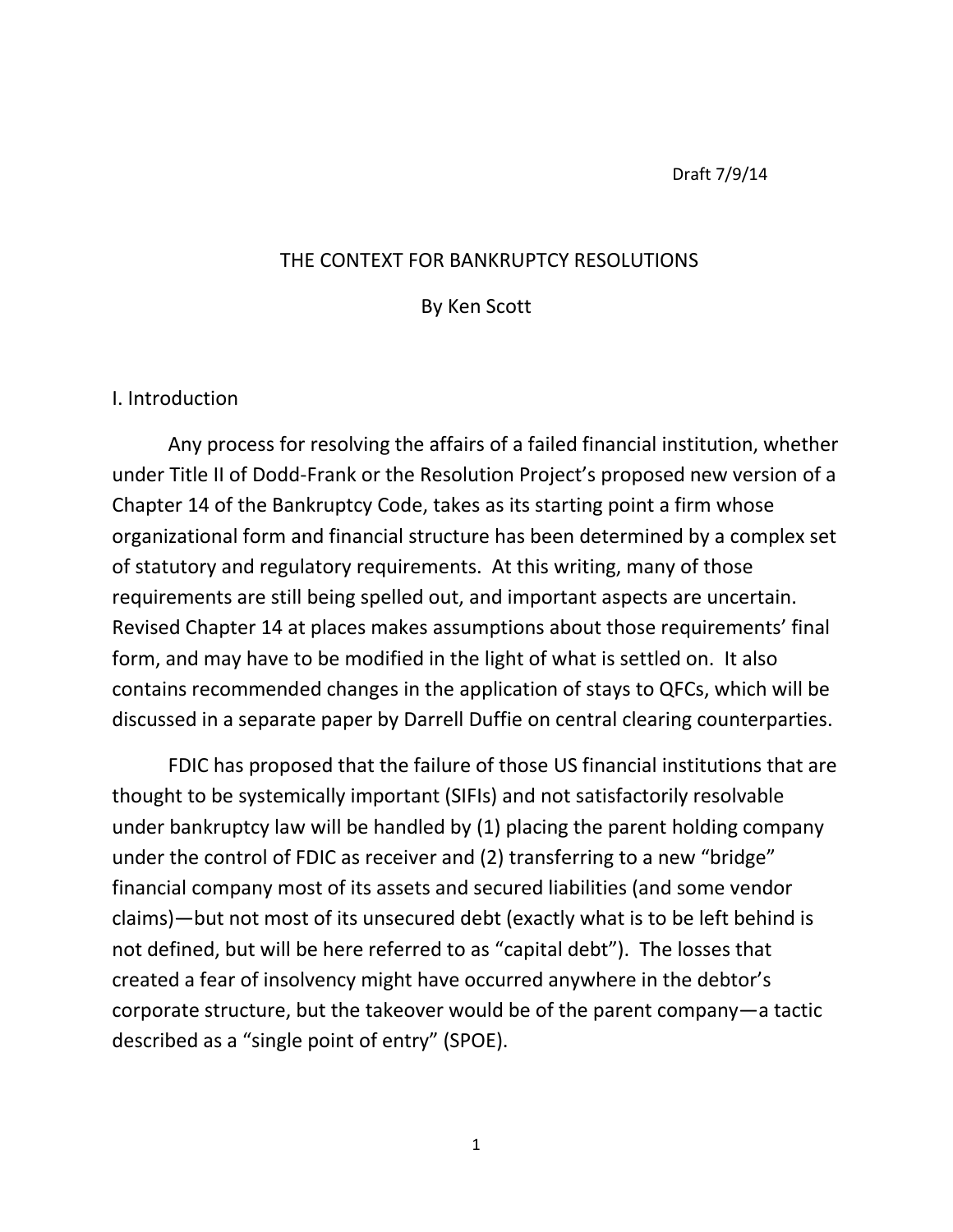The desired result would be a new financial company that was strongly capitalized (having shed a large amount of its prior debt), would have the capacity to recapitalize (where necessary) operating subsidiaries, and would have the confidence of other market participants, and therefore be able to immediately continue its critical operations in the financial system without there being any systemic spill-over effects or problems. But all of that depends on a number of pre-conditions and assumptions about matters such as: the size and locus of the losses, the amount and terms of capital debt and where it is held, the availability of short term (liquidity) debt to manage the daily flow of transactions, and agreement on priorities and the dependability of cooperation among regulators in different countries where the firm and its subsidiaries operate, to name some of the most salient.

Not all of these matters are, or can be, determined by Dodd-Frank or in the Bankruptcy Code, but they can be affected for better or worse by regulations yet to be issued. This paper represents an attempt, for readers not unfamiliar with these topics, to highlight some of the problems and to explain why we recommend some measures that would facilitate successful resolutions.

# II. Capital Debt

### A. Definition

1) In FDIC's proposal, the debt that is not to be transferred (and thus fully paid) is not precisely specified. It is suggested that accounts payable to "essential" vendors would go over, and "likely" secured claims as well (at least as deemed necessary to avoid systemic risk), but not (all?) unsecured debt for borrowed funds. Unless ultimately clarified, this would leave a high degree of uncertainty for creditors of financial institutions, with corresponding costs.

There are some alternatives that have been offered—for example, that capital debt be limited to unsecured debt for borrowed money with an original maturity of over a year. That would imply a regulatory requirement that a SIFI hold at all times a prescribed amount of such debt – in an amount yet to be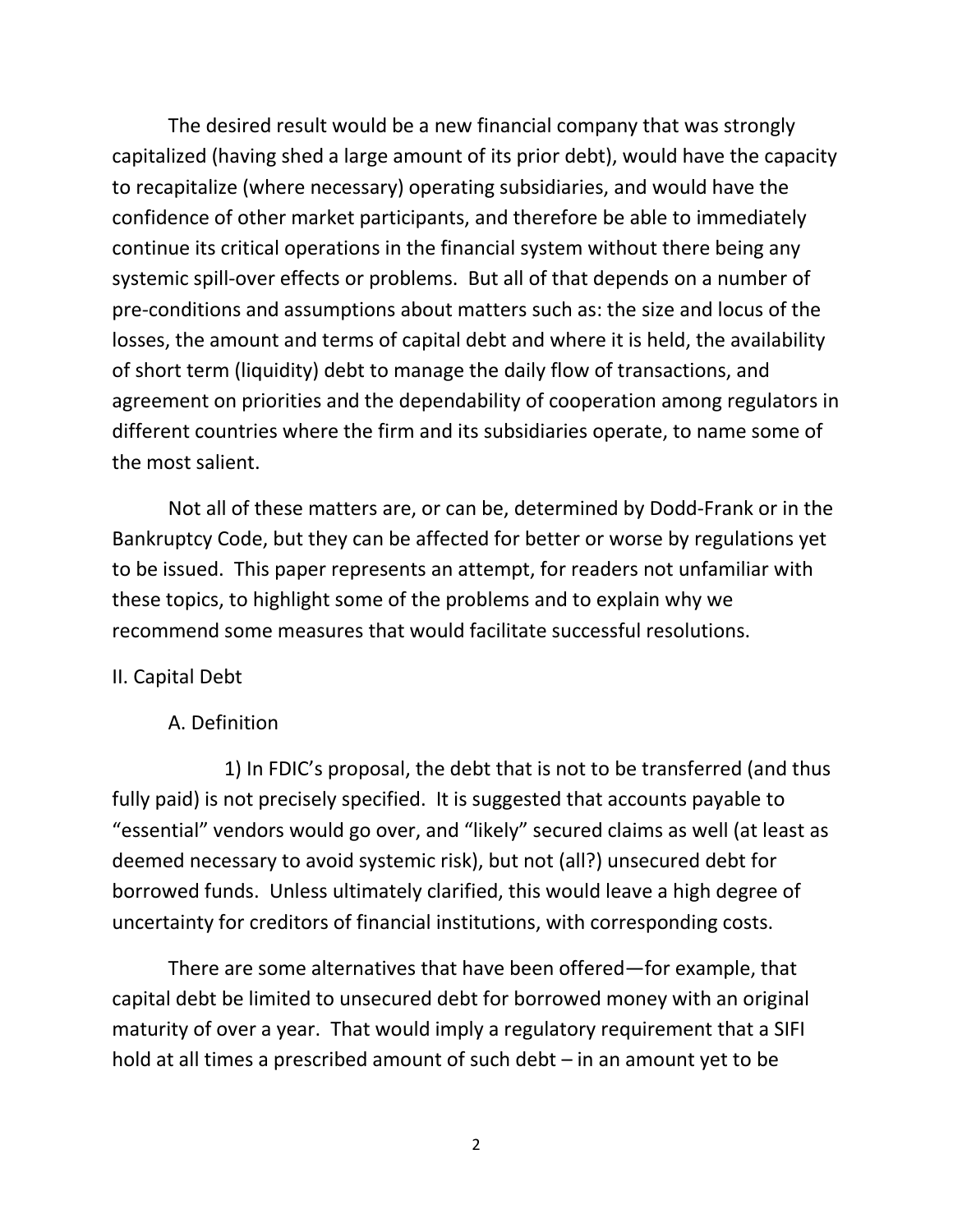determined but perhaps even equal to its applicable regulatory capital requirement.

Would that amount be sufficient to cover all losses the firm might encounter, and enough more to leave it still well capitalized? In effect, the debt requirement becomes a new level of required total capital (beyond equity), and severely impaired regulatory capital could trigger resolution (but not necessarily continuance of operations, unless a grace period for restoration of the mandated capital debt was included). Until such requirements are actually specified and instituted, however, the question cannot really be analyzed.

2) A capital debt requirement would function the same way in Ch. 14, but without discretionary uncertainty. Section 1405 provides for the transfer to a bridge company of all the debtor's assets (which should include NOL carryforwards) and liabilities (*except* for the capital debt and any subordinated debt). And capital debt is given a clear definition: all unsecured debt for borrowed money with an original maturity of one year or more. To be effective, minimum capital debt requirements (outside of bankruptcy law) would again need to be specified.

 Whether it will be defined in that way in the forthcoming regulations, as we would recommend, remains to be seen. The definition would mean that short term unsecured creditors (such as commercial paper) are fully protected, and the rationale is that they play an important role in the payments system and as a source of liquidity (a subject discussed below). But they are also sophisticated and well-informed institutions, and in a position to quickly exert effective market discipline on a financial company's decisions to take on risk. It can be argued, therefore, that the exclusion from transfer (and full protection) should on balance apply to them as well. At this time it is another open issue.

3) What is the locus of the capital debt? The question is central to whether subsidiaries necessarily continue in operation. The FDIC proposal seems to contemplate that it is issued by parent holding company (or, in the case of a foreign parent, its intermediate US holding company), and thus removed from the capital structure of the new bridge company, which is thereby rendered solvent.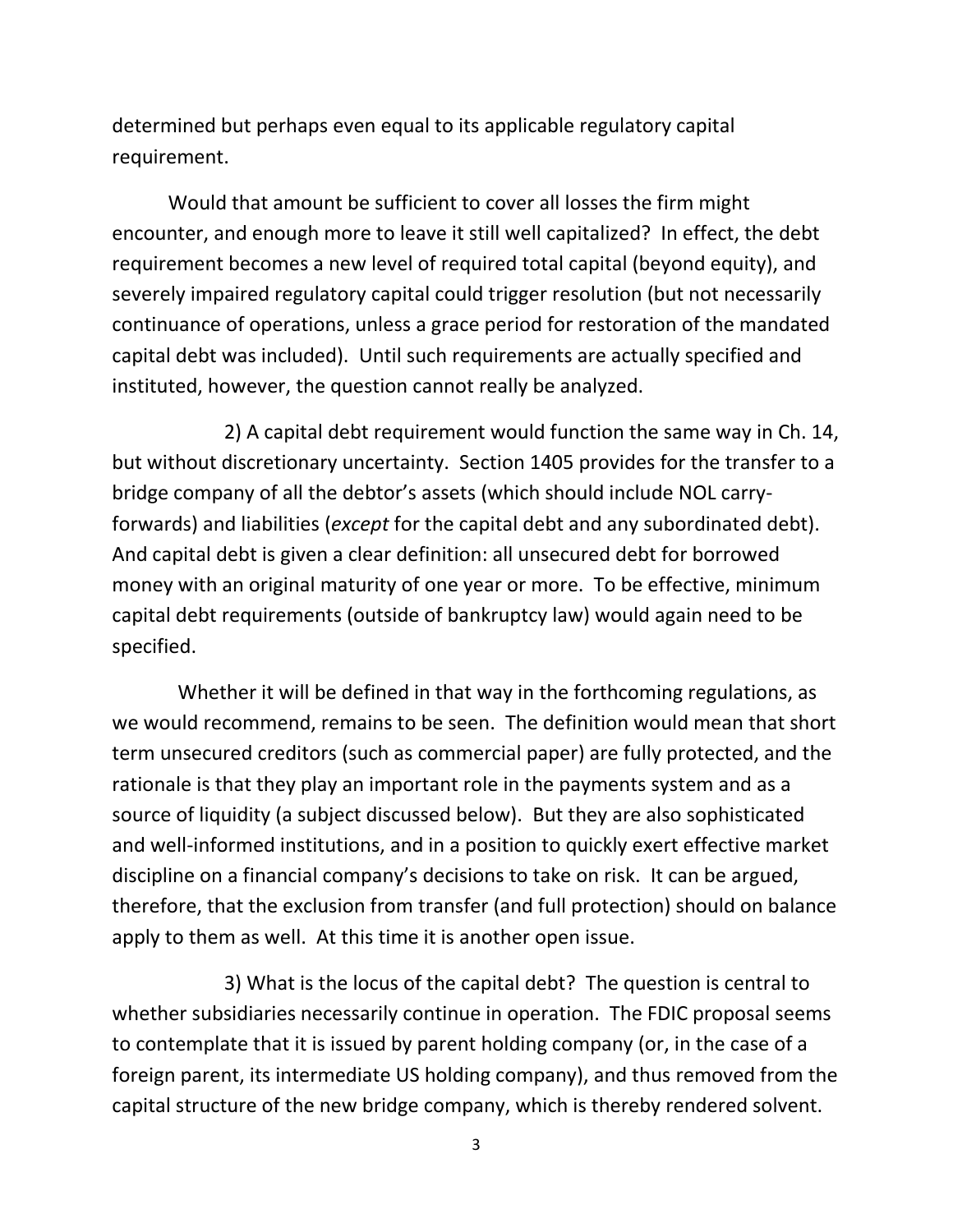But what if the large losses precipitating failure of the US parent were incurred at a foreign subsidiary? There have been suggestions that the new bridge parent would be so strongly capitalized that it *could* recapitalize the failed sub – but who makes that decision, and on what basis? The supervisory authorities of foreign host countries have understandably shown a keen interest in the answer, and it is high on the agenda of various international talks.

A core attribute of separate legal entities is their separation of risk and liability. Under corporate law, the decision to pay off a subsidiary's creditors would be a business judgment for the parent board, taking into account financial cost, reputational cost, future prospects, and the like – and the decision could be negative. In a Title II proceeding, perhaps the FDIC, through its control of the board, would override (or dictate) that decision – and perhaps not.

The clearest legal ways to try to ensure payment of subsidiary creditors would be (1) to require parents to guarantee all sub debt (which amounts to consolidation), or (2) to have separate and hopefully adequate capital debt (presumably to the parent) requirements for all subsidiaries. Again, at time of writing it is an issue still unresolved, and perhaps better left to the firm's business judgment in the specific circumstances.

# B. Coverage

1) The FDIC's SPOE bridge proposal applies only to domestic SIFIs (currently, 8 bank and 3 non-bank holding companies are so designated, although more may be added, even at the last minute), not to all the (potentially over 1000) "financial companies" covered by Dodd-Frank's Title I definition (at least 85% of assets or revenues from financial activities) or the next 95 bank holding companies with more than \$10 billion in consolidated assets. Will the capital debt requirement be limited to designated SIFIs, or will it be extended to bank holding companies with more than (say) \$50 billion in consolidated assets? That will determine how failure resolutions may be conducted under the Bankruptcy Code, as they must be for all but that small number of SIFIs that Title II covers.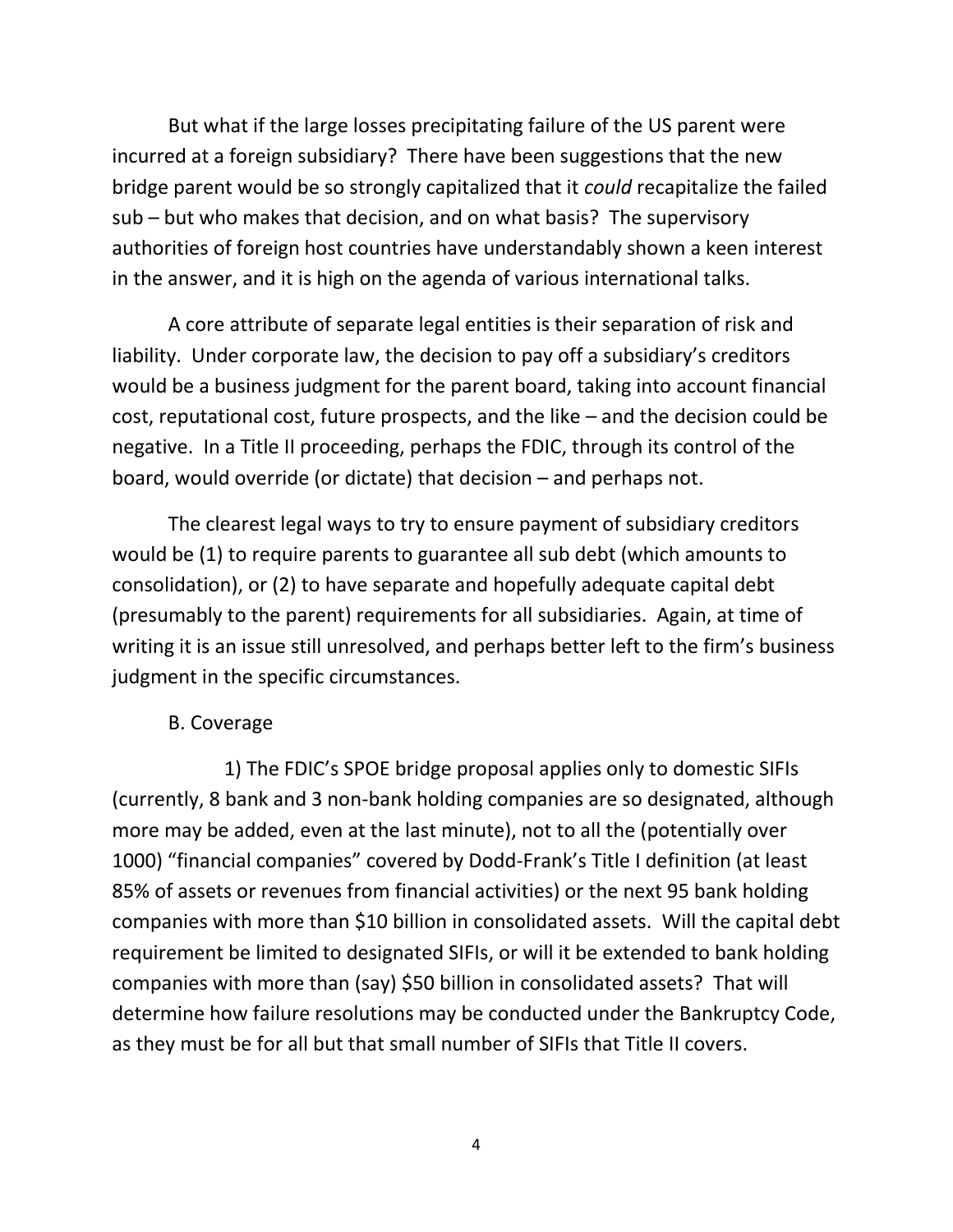2) Resolution under Chapter 14 (in its original version) can take the form essentially of a familiar Chapter 11 reorganization of the debtor firm (often at an operating entity level) or, where systemic risk considerations dictate no interruptions of business operations, it may (in its current revised version) take the form of transfers to a new bridge company (usually at the holding company level—thus leaving operating subsidiaries out of bankruptcy). Therefore, any capital debt requirement should apply explicitly to both situations – being left behind in a transfer case, or being converted to equity (such as a new class of preferred stock) in a reorganization case. The latter form, under the label of "bailin" or "convertible" debt, seems to be becoming the method in favor in Europe. Chapter 14 would accommodate both options.

# III. Liquidity

# A. Significance

Banks perform vital roles in intermediating transactions between investors and businesses, buying and selling risk, and operating the payments system. They have to manage fluctuating flows of cash in and out, by short term borrowing and lending to each other and with financial firms. Bank failures often occur when creditors and counterparties have lost confidence and demand full (or more) and readily marketable collateral before supplying any funds. Even if over time a bank's assets could cover its liabilities, it has to be able to have sufficient immediate cash, or it cannot continue in business. For that reason, the Basel Committee and others have adopted and are in the process of implementing regulations governing "buffer" liquidity ratios that global systemically important banks (G-SIBs) would be required to maintain.

# B. FDIC's SPOE proposal

It is intended that the new bridge company will be so well-capitalized, in the sense of book net worth, that it will have no difficulty in raising any needed funds from other institutions in the private market. But this is an institution that despite all regulations has just failed, and there may be limited cash on hand and substantial uncertainty (or controversy) about the value of its loans and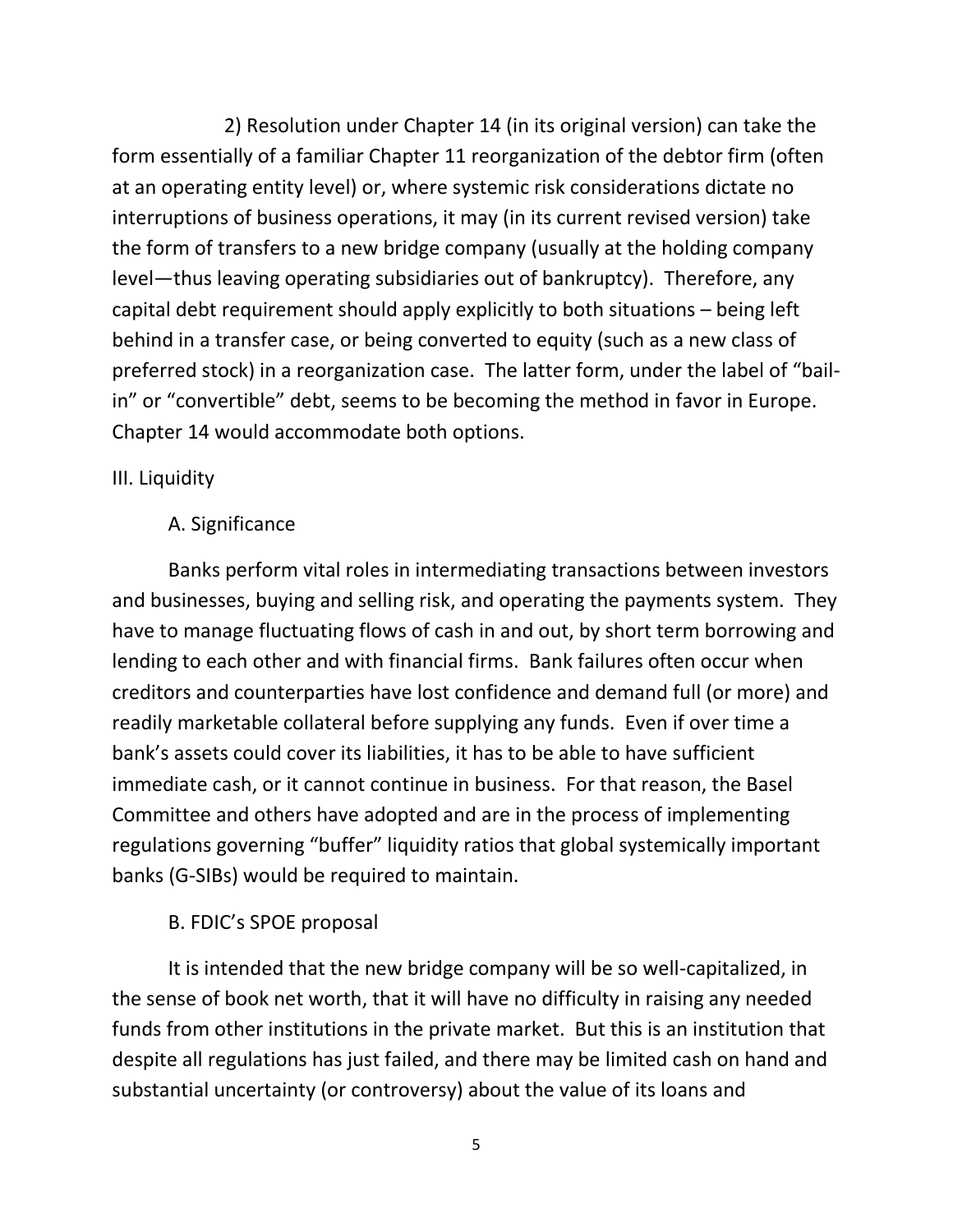investments. So if liquidity is not forthcoming in the private market, Dodd-Frank creates an Orderly Liquidation Fund (OLF) in the Treasury, which the FDIC as receiver can tap for loans or guarantees (to be repaid later by the bridge company or industry assessments) to assure the necessary cash. Critics fear that this will open a door for creditor bailouts or ultimate taxpayer costs.

# C. Chapter 14

As with the FDIC proposal, under favorable conditions there may be no problem. But what if cash is low or collateral value uncertain, and there is a problem? It depends on which type of resolution is being pursued.

In a standard Chapter 11 reorganization, the debtor firm can typically obtain new ("debtor in possession" or DIP) financing because the lenders are given top ("administrative expense") priority in payment. In a bridge resolution, the new company is not in bankruptcy, so the existing Code priority provision would not apply. Therefore, Chapter 14 provides that new lenders to the bridge would receive similar priority if it were to fail within six months after the transfer.

In addition, it would be possible to give the new financial institution the same access to the Fed's discount window as its competitors would have, and in a time of general financial crisis it could be eligible to participate in programs established by the Fed under its §13(3) authority. If all that is not enough assurance of liquidity in case of need, skeptics might support allowing (as a last resort) the supervisor of the failed institution (as either the petitioner or a party in the bankruptcy proceeding) the same access to the OLF as under Title II.

# IV. Due Process

# A. Title II of Dodd-Frank Act

Section 202 of the Act prescribes a procedure to take over a SIFI that the Secretary of the Treasury has determined to be in danger of default, with FDIC as receiver instructed to immediately proceed to liquidate it. The Secretary's determination, if not consented to, is filed in a petition in the DC federal district court to appoint the receiver. Unless in 24 hours the district court judge has held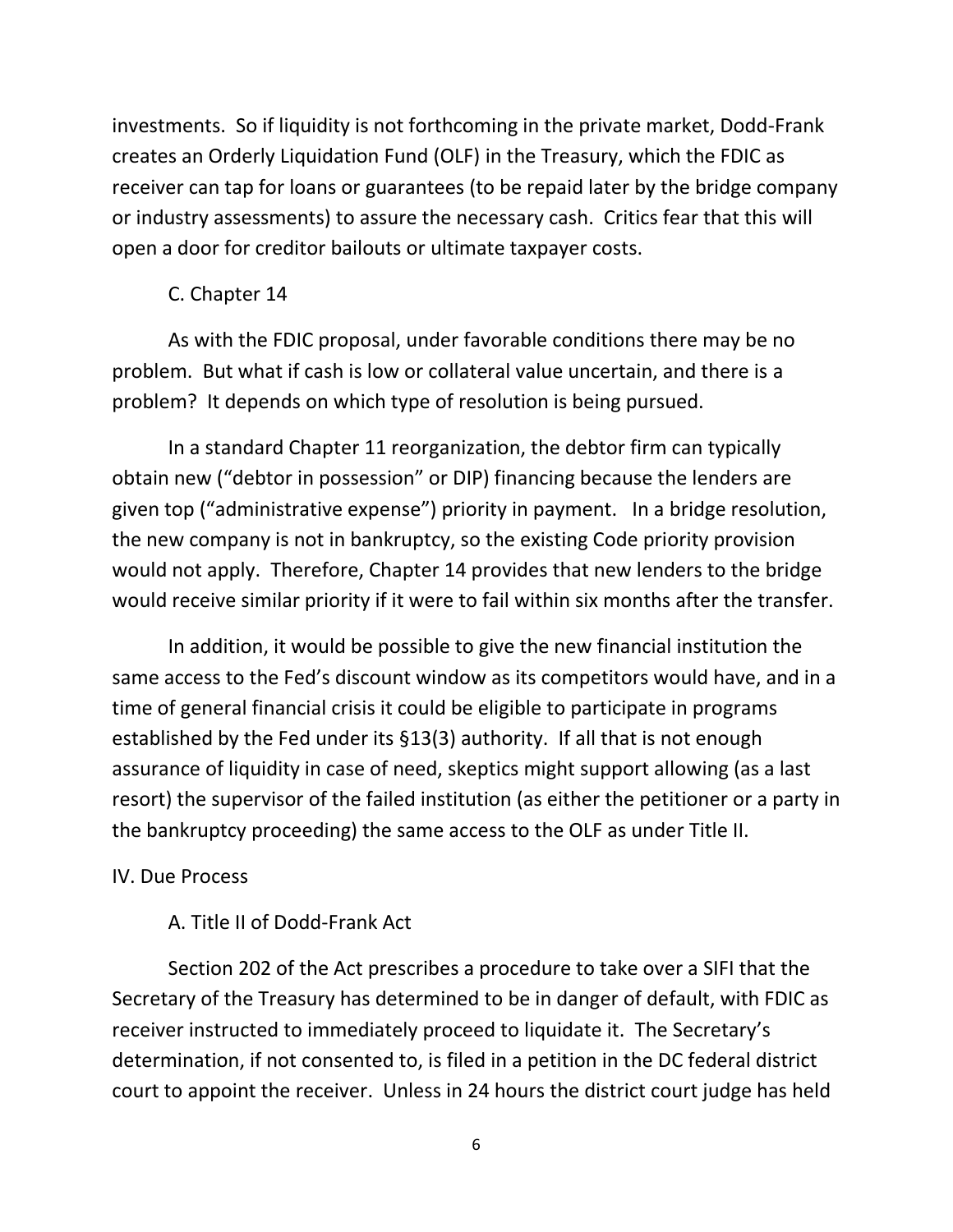a hearing, received and considered any conflicting evidence on the financial condition of a huge firm, and either (1) made findings of fact and law, concluded that the determination was arbitrary and capricious, and written an opinion giving all the reasons for that conclusion, or (2) granted the petition, then (3) the petition is deemed granted by operation of law.

Obviously, the pre-seizure judicial hearing is an empty formality, and it is quite possible that most judges would prefer to simply let the 24 hour clock run out. The company can appeal (although the record may be rather one-sided), but the court cannot stay the receiver's actions to dismantle the firm (or transfer operations to a bridge), pending appeal. So in the unlikely event that there is a successful appeal, an adequate remedy would be hard to design. The whole procedure invites constitutional due process challenge.

## B. Chapter 14

Most non-SIFIs are likely to go through a straight-forward, one-firm reorganization, which entails claimant participation, public hearings, and welldefined rules, all presided over by an Article III (life tenure) judge. Criteria of due process and fundamental fairness are observed in a procedure developed over many years.

In the case of a SIFI going through the bridge route in order to promote continuity of essential services, the transfer motion is subjected to a somewhat more substantial hearing, in terms of both time and content. If the Fed is filing the motion, it has to certify (and make a statement of the reasons) that it has found (1) that a default by the firm would have serious adverse effects on US financial stability, and (2) that the new bridge company can meet the transferred obligations. If the Treasury Secretary asserts authority to put the proceeding into Title II, he would be required in addition to certify and make a statement of the reasons for having found that those adverse effects could not adequately be addressed under the Bankruptcy Code.

Nonetheless, the court would not be in a position, given the time constraints, to conduct a genuine adversary hearing and make an independent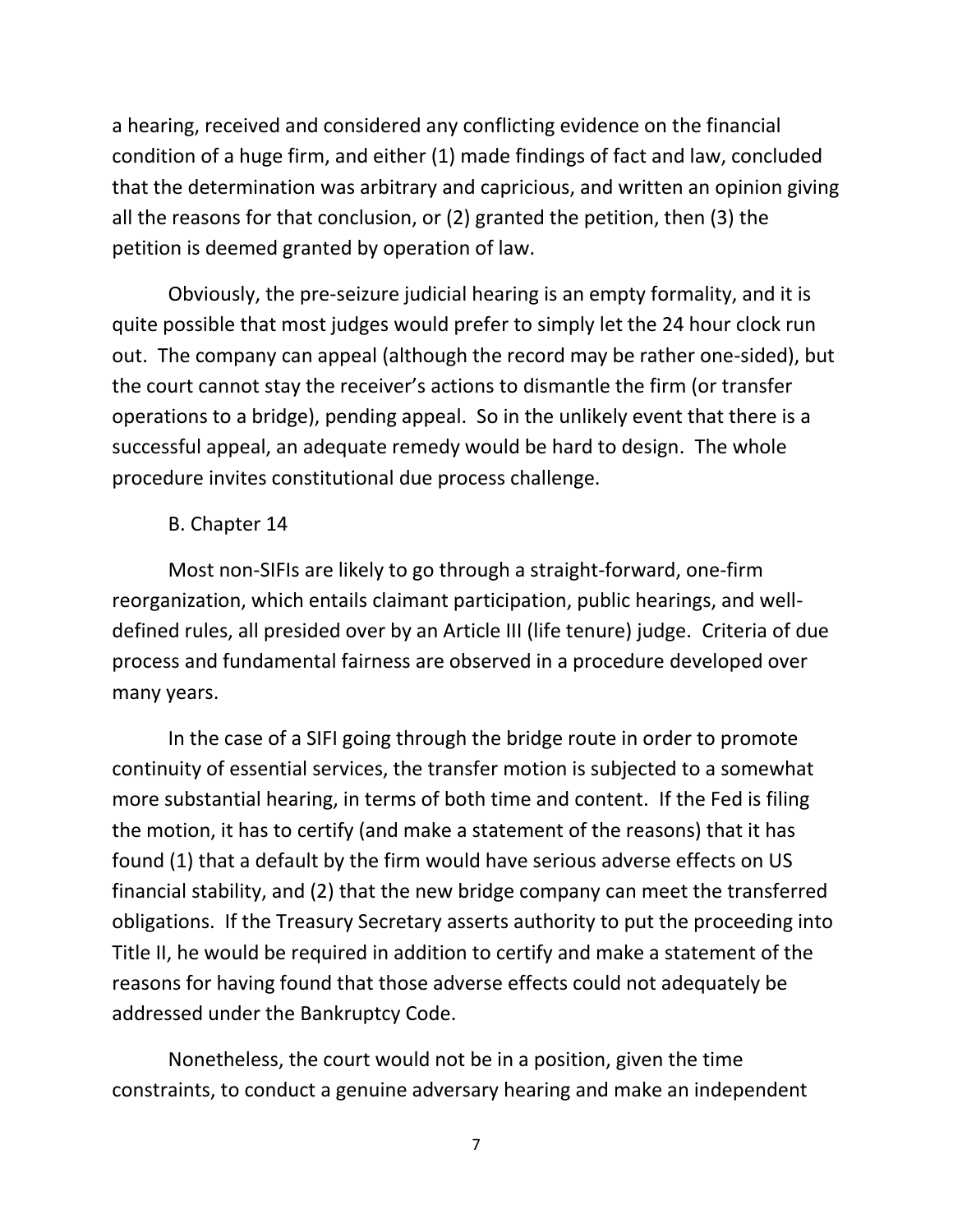judgment. To overcome the serious due process shortcomings attached to the Title II section, Chapter 14 provides for an ex-post remedy under §106 of the Bankruptcy Code: an explicit damage cause of action against the United States. And rather than the very narrow judicial oversight possible under the "arbitrary and capricious" standard of review (such as the APA provides where there has already been a full administrative hearing), there is the standard of whether the relevant certifications are supported by "substantial evidence on the record as a whole."

### V. International Coordination

Most SIFIs are global firms (G-SIFIs), with branches and subsidiaries in many countries. To resolve them efficiently and equitably would require cooperation and similar approaches by regulators in both home and host nations. Optimally, that would mean a multilateral treaty among all the countries affected—a daunting undertaking that would take years at best. The Financial Stability Board, in its Key Attributes paper, has outlined a framework for procedures and cooperation agreements among resolution authorities, but they are in general not legally binding or enforceable in judicial proceedings.

To make a modest legal beginning, a binding international agreement just between the US and UK would cover a large fraction of total transactions. The FDIC and Bank of England in a 2010 Memorandum of Understanding agreed to consult, cooperate and exchange information relevant to the condition and possible resolution of financial service firms with cross-border operations. It specifically, however, does not create any legally binding obligations.

A treaty, or binding executive agreement, could go further to determine how a resolution would proceed between the US and UK as home or host countries. To get that process underway, the Resolution Project would provide in Chapter 15 (added to the Code in 2005 to deal with cross-border insolvencies) new substantive provisions dealing with US enforcement of foreign home country stay orders and barring domestic ring-fencing actions against local assets, provided that the home country has adopted similar provisions for US proceedings. Our unilateral action, conditioned on such a basis of reciprocal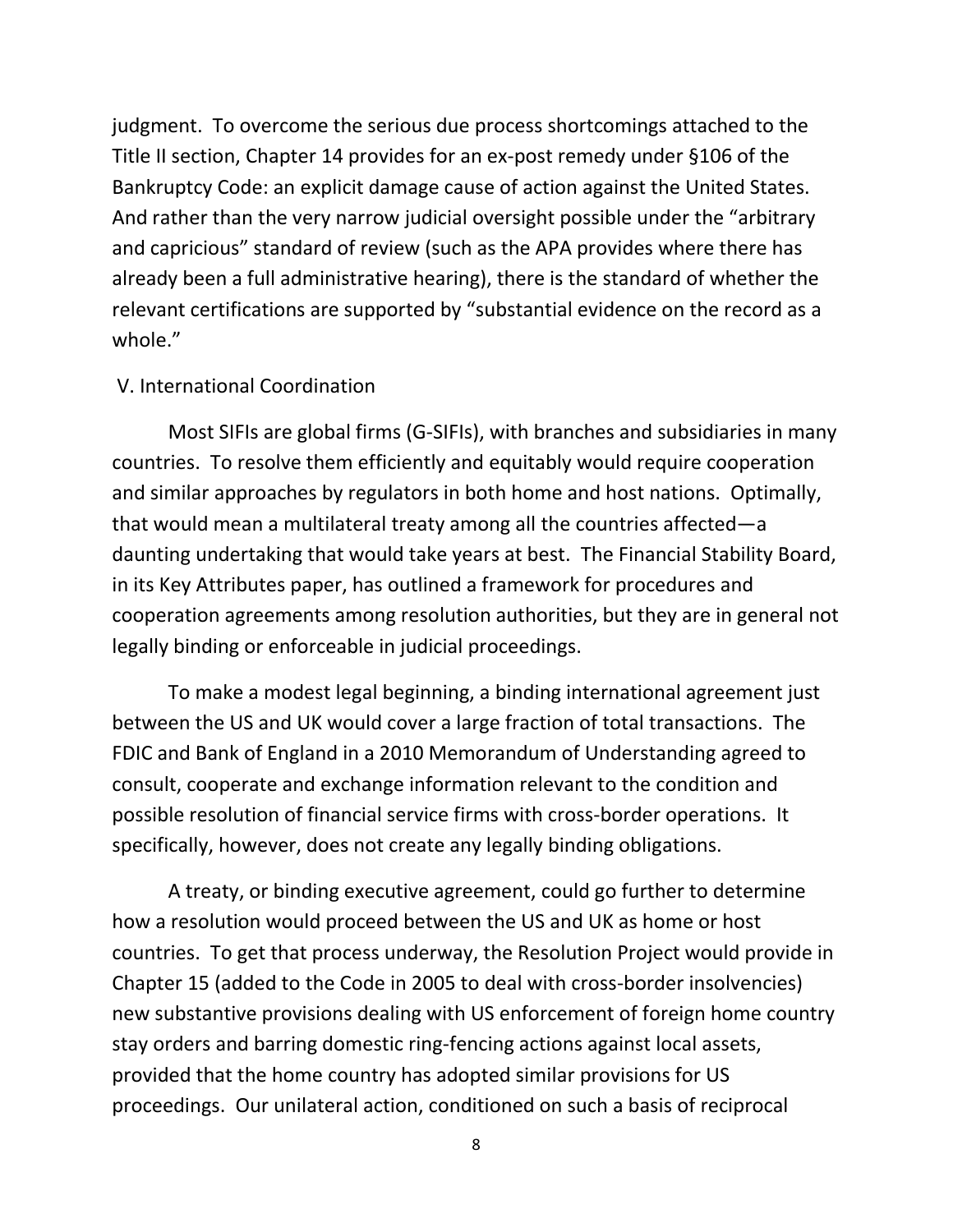treatment, would be desirable on its merits and might contribute to much broader multilateral efforts.

# VI. The Problem of Systemic Risk

The reason for all the special concern with the failure of a systemically important financial institution is the fear that it may lead to a collapse of the financial system which transfers savings, loans and payments throughout the economy and is essential to its functioning. There are several different ways in which this might occur.

## A. Knock-on chains

In this scenario, a giant and "interconnected" financial firm incurs very large losses (from poor investment decisions or fraud or bad luck) and defaults on its obligations, inflicting immediate losses on its counterparties, causing some of them to fail in turn. As a wave of failures spreads, the whole financial system contracts and so does the real economy.

Thus some attribute the panic of 2008 to losses caused by the failure of Lehman Brothers, and that belief powered much of the Dodd-Frank Act and in particular its Title II mechanism for taking over a SIFI and putting it into a government receivership. It is not clear how a government receivership per se (without any bailout) is supposed to prevent spillover losses, other than that they will be more "orderly" than was the case for Lehman. (The fact that Lehman had done absolutely zero planning for a bankruptcy reorganization makes that a low standard, and the Dodd-Frank §165 requirement for firms to have resolution plans can't help but be an improvement, however limited their usefulness in an actual case may turn out to be.)

In any event, Title II and FDIC's SPOE proposal are all focused on a new procedure for handling an impending failure of an individual SIFI, and accordingly so is the Chapter 14 proposal for bankruptcy reform.